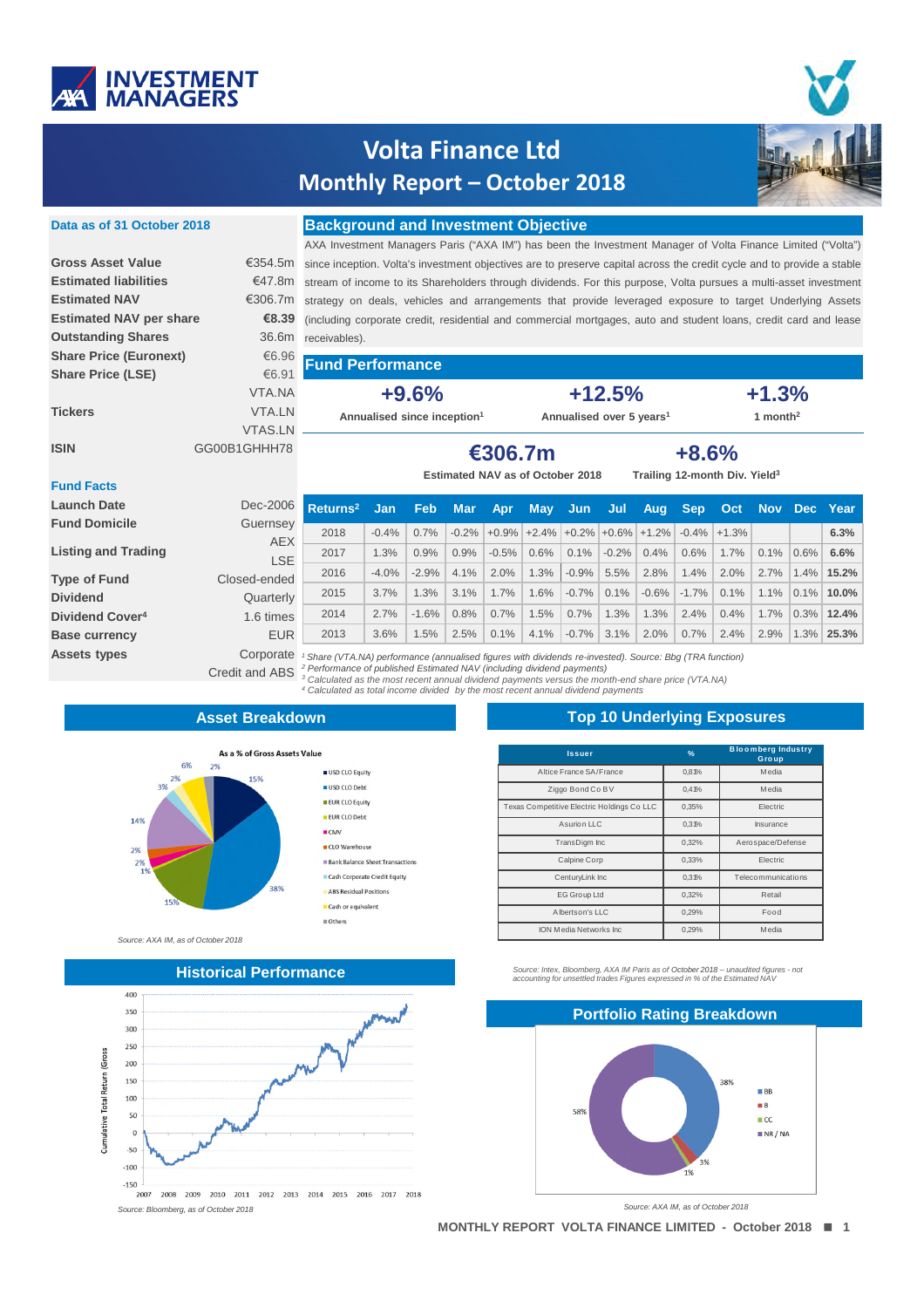



# **Volta Finance Ltd Monthly Report - October 2018**

### **Monthly Commentary**

In October, Volta's Estimated NAV\* total return performance was +1.3%, a strongly positive performance in a context of volatile credit and equity markets. A significant portion of this positive monthly performance (0.8%) was due to USD appreciation in October.

In October, almost all buckets contributed to performance as shown by the mark-to-market performances of Volta's asset classes. In local currencies: +1.3% for Bank Balance Sheet Transactions; +1.0% for CLO Equity tranches; +0.6% for CLO Debt tranches; -2.7% for Cash Corporate Credit deals: and +1.1% for ABS.

In September, Volta converted a USD CLO warehouse facility into a CLO Equity position (USD13m was purchased) which settled in October. The holding period performance realised on this warehouse was 26.6%.

In October, another warehouse was converted into a CLO Equity position  $(\text{\ensuremath{\in}} 6.4\text{m}$  was purchased). It is too early to finalise the performance of this warehouse but it is expected to be in the 20% area again.

A new USD CLO warehouse was opened in October with an initial contribution of USD4m.

Overall, during the month the equivalent of €24.0m was amortized or reimbursed from previous deals and the equivalent of €17.3m was invested (representing various contributions to the existing warehouses and the purchase in the primary market of a USD5m position on a USD Middle Market CLO Equity position). On average and under market standard assumptions, the projected average IRR of all purchases was in the area of 14.5%

We continue to pursue our investment strategy that consists in increasing the allocation to CLO Equity tranches in order to benefit from the structural optionality embedded with such positions (contrary to CLO debt positions). At the end of October, Volta's CLO Equities represented 32.5% of GAV with a further 2.3% invested in CLO warehouses that will be converted into CLO Equity positions. Depending on the market situation, a target allocation in the area of 40% into CLO Equity positions seems reasonable for Volta

In October, Volta generated the equivalent of €7.1m in interest and coupons net of repo costs (non-Euro amounts translated into Euro using end-of-month cross currency rates). This brings the total cash amount generated during the last six months in terms of interests and coupons to  $f$  19 3m

#### **Portfolio Composition by Asset Type**

| Market Value (€m)          | Breakdown (% GAV)                                                                                                                                                                          |            |
|----------------------------|--------------------------------------------------------------------------------------------------------------------------------------------------------------------------------------------|------------|
|                            | <b>USD CLO Equity</b>                                                                                                                                                                      | 14,7%      |
|                            | USD CLO Debt                                                                                                                                                                               | 38,1%      |
| CL O                       | <b>EUR CLO Equity</b>                                                                                                                                                                      | 15,5%      |
|                            | <b>EUR CLO Debt</b>                                                                                                                                                                        | 0.7%       |
|                            | CMV                                                                                                                                                                                        | 2,3%       |
|                            | CLO Warehouse                                                                                                                                                                              | 2,3%       |
|                            | Synthetic Corporate Credit Equity                                                                                                                                                          | 0.0%       |
| Synthetic Corporate Credit | <b>Bank Balance Sheet Transactions</b><br>Cash Corporate Credit Equity<br>Cash Corporate Credit Debt                                                                                       | 13,6%      |
|                            |                                                                                                                                                                                            | 2,5%       |
| Cash Corporate Credit      |                                                                                                                                                                                            | 0.0%       |
|                            | <b>ABS Residual Positions</b>                                                                                                                                                              | 2,3%       |
| ABS                        | 260,3<br>48.4<br>8.9<br>17,1<br><b>ABS Debt</b><br>19,8<br>Cash or equivalent<br>354,5<br>(44,4) Debt from Repurchase Agreement<br>(3,4) Fees due to Investment Manager<br>306,7 Per Share | 2,5%       |
| Cash or equivalent         |                                                                                                                                                                                            | 5,5%       |
| GAV                        |                                                                                                                                                                                            |            |
| Liability                  |                                                                                                                                                                                            | $(12,5)\%$ |
| Fees due                   |                                                                                                                                                                                            | $(0,9)$ %  |
| <b>Estimated NAV</b>       |                                                                                                                                                                                            | 8,39       |

Source: AXA IM, as of October 2018

As at the end of October 2018, Volta's Estimated NAV was €306.7m or €8.39 per share. The GAV stood at €354.5m.

\*It should be noted that approximately 9.2% of Volta's GAV comprises investments for which the<br>relevant NAVs as at the month-end date are normally available only after Volta's NAV has already been published. Volta's policy is to publish its own NAV on as timely a basis as possible in order<br>to provide shareholders with Volta's appropriately up-to-date NAV information. Consequently, such investments are valued using the most recently available NAV for each fund or quoted price for such subordinated note. The most recently available fund NAV or quoted price was for 5.6% as<br>at 30 September 2018 and for 3.6% as at 30 June 2018.

\*\* "Mark-to-market variation" is calculated as the Dietz-performance of the assets in each bucket, taking into account the Mark-to-Market of the assets at month-end, payments received from the assets over the period, and ignoring changes in cross currency rates. Nevertheless, some residual currency effects could impact the aggregate value of the portfolio when aggregating each bucket.

#### Currency and Geography exposures (%)



Source: AXA IM, as of October 2018 (% of NAV for ccy / % of GAV for geography)

**Last Eighteen Months Performance Attribution** 



Source: AXA IM, as of October 2018